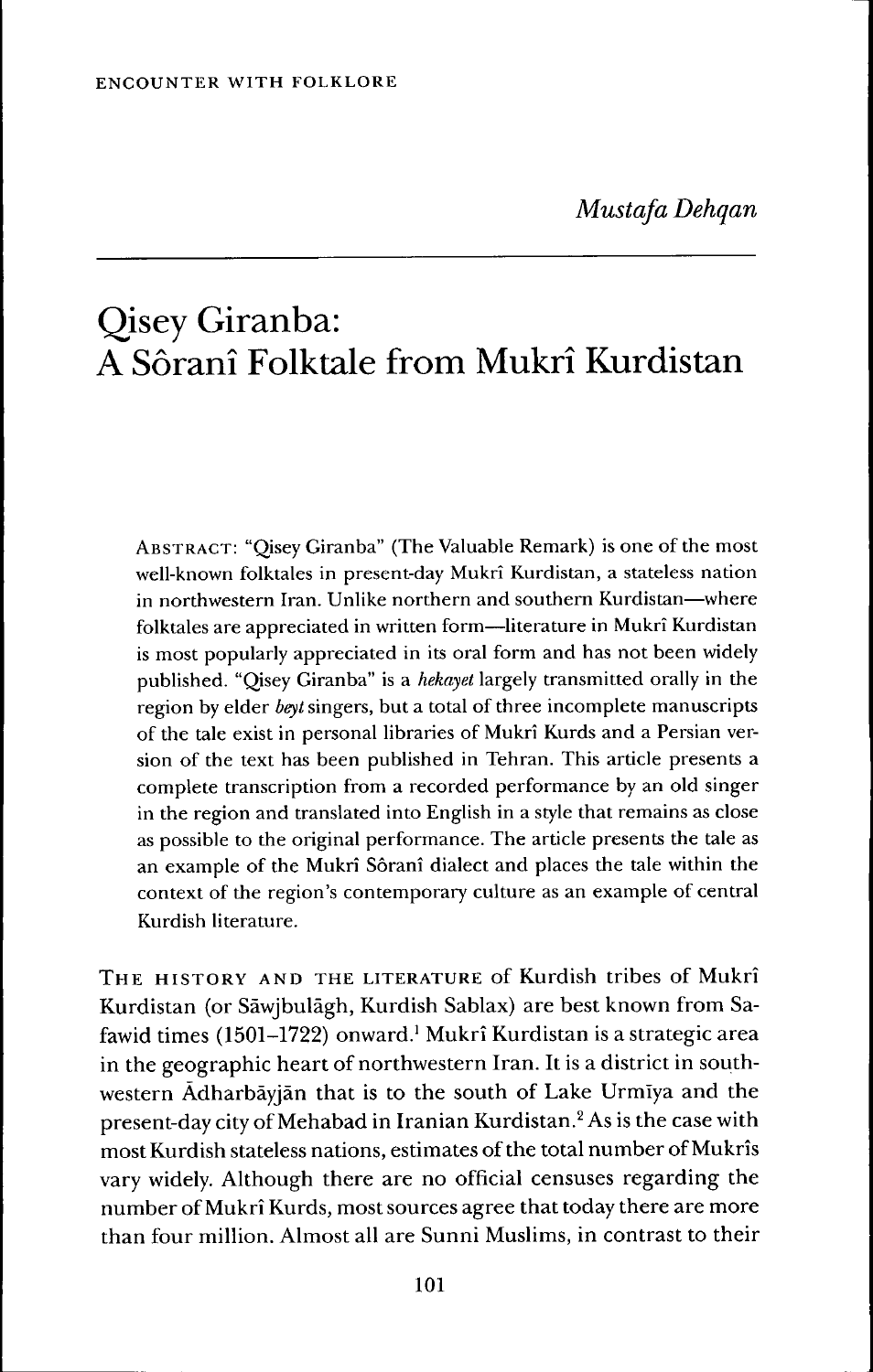Azeri and Persian neighbors in Ädharbäyjän who are Shiites. Mukrî Kurdistan is agriculturally rich with high-grade pasture lands as well as large and fertile mountain valleys.

The literature of central Kurdistan, including Mukrî Kurdistan, is perhaps best described as an oral form. Mukrî old men and women use oral literature to preserve accounts of their history and descriptions of their society, as well as to represent themselves and their past. Although some historically important aspects of this literature (such as  $bey \infty$ )<sup>3</sup> are not currently practiced in the region, in general oral literature is still carefully preserved. A beyt is an orally transmitted story that is either completely sung or performed using a combination of sung verse and spoken prose. In central Kurdistan, Kurdish written literature is less known and less appreciated than in northern and southern Kurdistan, and we do not find the galaxy of literary men writing in Kurdish, such as Elî Herîrî (1089-1110), Mele Ehmedê Bateyî (1417-1491), Mele Ehmedê Cizîrî (1570-1640), Feqiyê Teyran (1590-1660), Ehmedê Xanî (1651-1707), and others who were active in the southern parts of Kurdistan.'' A few poets wrote in Kurdish in central Kurdistan, but they were not well-known in their time.<sup>5</sup> Thus, while Kurdish written literature flourished in northern and southern Kurdistan, Kurdish oral literature was dominant in central Kurdistan. With the exception of the Mukrî oral beyts, which Oskar Mann published in *Kurdisch-persische Forschungen* in 1906),<sup>6</sup> and some other regional works,<sup>7</sup> the important oral folktales and beyts of Mukrî Kurdistan still remain unpublished and untranslated into Western languages. This essay presents a Mukrî *hekayet,* entitled "Qisey Giranba," (The Valuable Remark), as an example of a prose genre of Mukrî oral literature. The text contributes to the understanding of the Mukrî dialect of Sôranî and the literature of central Kurdistan.

# "Qisey Giranba"

The difficult question of literacy sometimes arises in the study of Mukrî oral literature. Some oral Mukrî tales now have written versions and Mukrî Kurds have used these written versions to teach the tales to their children. In other words, for some Mukrîs there are two kinds of oral tale: an oral tale with no written version and an oral tale with a written version. The former describes the Mukrî singers of beyts, who claim that they merely repeated word-for-word what their fathers told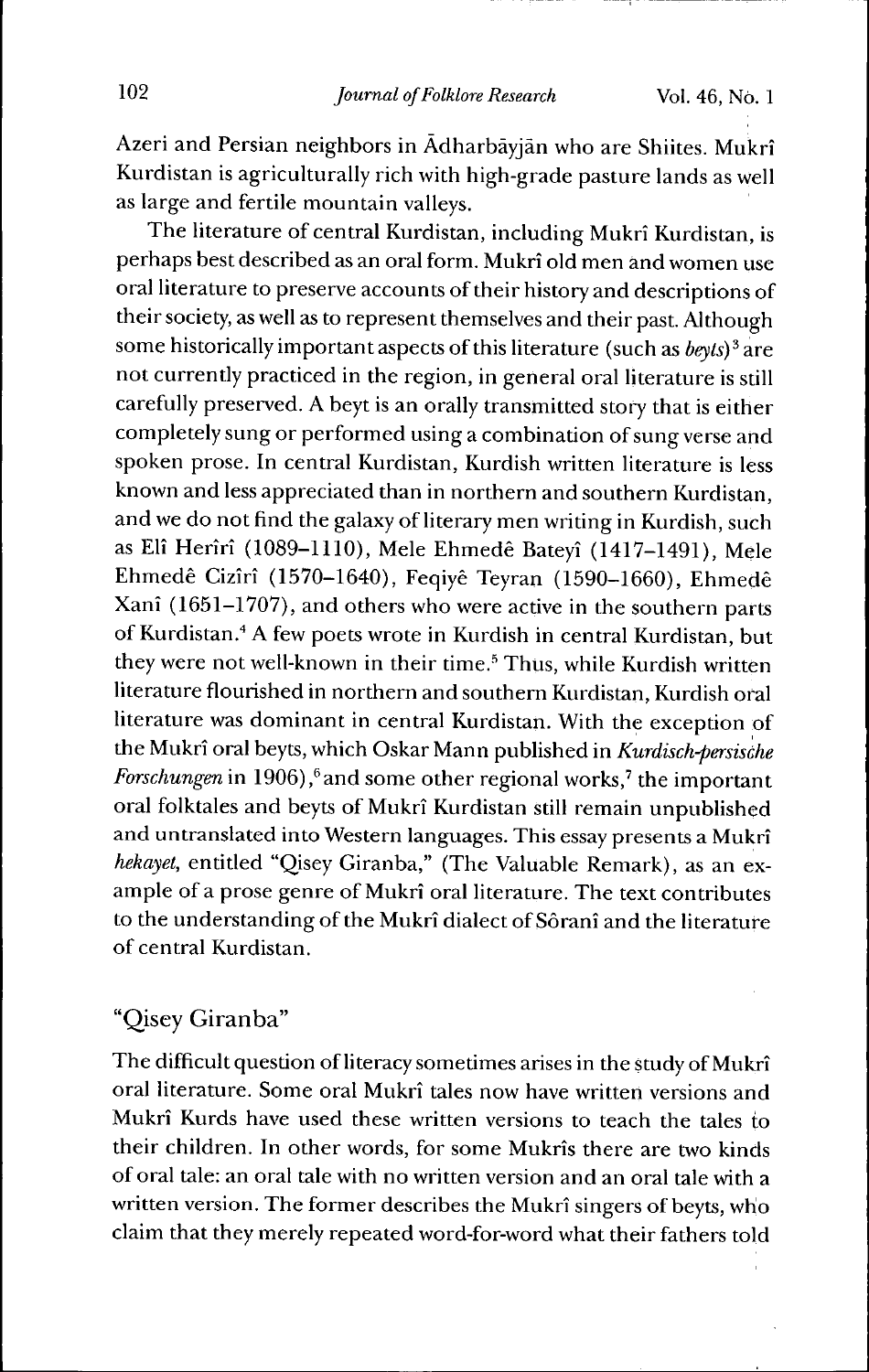them. This style of transmission is purely oral and generally accepted in Mukrî Kurdistan.

Oral tales that also have a written version are somewhat rare. Although Kurdish tales and legends have most often been transmitted orally, some scattered manuscripts of the tales also exist. The manuscripts are normally from the twentieth century, yet there are some manuscripts dated as early as 1710. The author or scribe is not named in the colophons of these manuscripts.

When I was student, my teacher sent me to the various parts of Kurdistan for my dissertation research. Because of his interest in Mukrî folklore, he wanted me to research Kurdish oral beyts. For some weeks I stayed in a mountainous agricultural village, which was fifteen miles from Mehabad in the center of Mukrî Kurdistan, and studied Mukrî oral literature. Fortunately, during this time a friend of my cousin, Salih Qadirî, adopted me. He was an illiterate, seventy-four-year-old Mukrî beyt singer. While staying with him, I recorded an oral version of "Qisey Giranba" and other folktales. Mr. Salih gave particularly helpful interviews and other guidance during my fieldwork. Most of interviews with Mr. Salih took place during the summer of 2003 in Mehabad and Sanandadj.

"Qisey Giranba" is considered to be in the class of folktales that have two versions: an oral version and an incomplete written version. According to Mukrî informants, the tales were written in Mukrî Kurdistan by unknown singers of beyts, after their audience requested that they do so. According to elderly Mukrî informants, the written version of "Qisey Giranba" is attributed to such an unknown early singer. To my knowledge, there are a total of three incomplete manuscripts of the written version of "Qisey Giranba" in the personal libraries of Mukrî Kurds, including the version used in this essay.

Of all the interesting folktales in the Sôranî dialect of Mukrî Kurdistan<sup>8</sup> that I have recorded, the most well-known in present-day Mukrî Kurdistan is "Qisey Giranba." It is even familiar to informants in its Azerî Turkish version.<sup>9</sup> For example, Abdulrehman, an illiterate Kurdish informant, knew the Turkish version. An incomplete version was also published in Persian, in Tehran (Kalbäsi:1983)."' Many local people know "Qisey Giranba" and it stands as a unique entity among the one hundred short folktales I recorded. While the rest of the folktales are no longer than a few lines or paragraphs, "Qisey Giranba" occupies ten to fifteen paragraphs. I recorded the following oral version from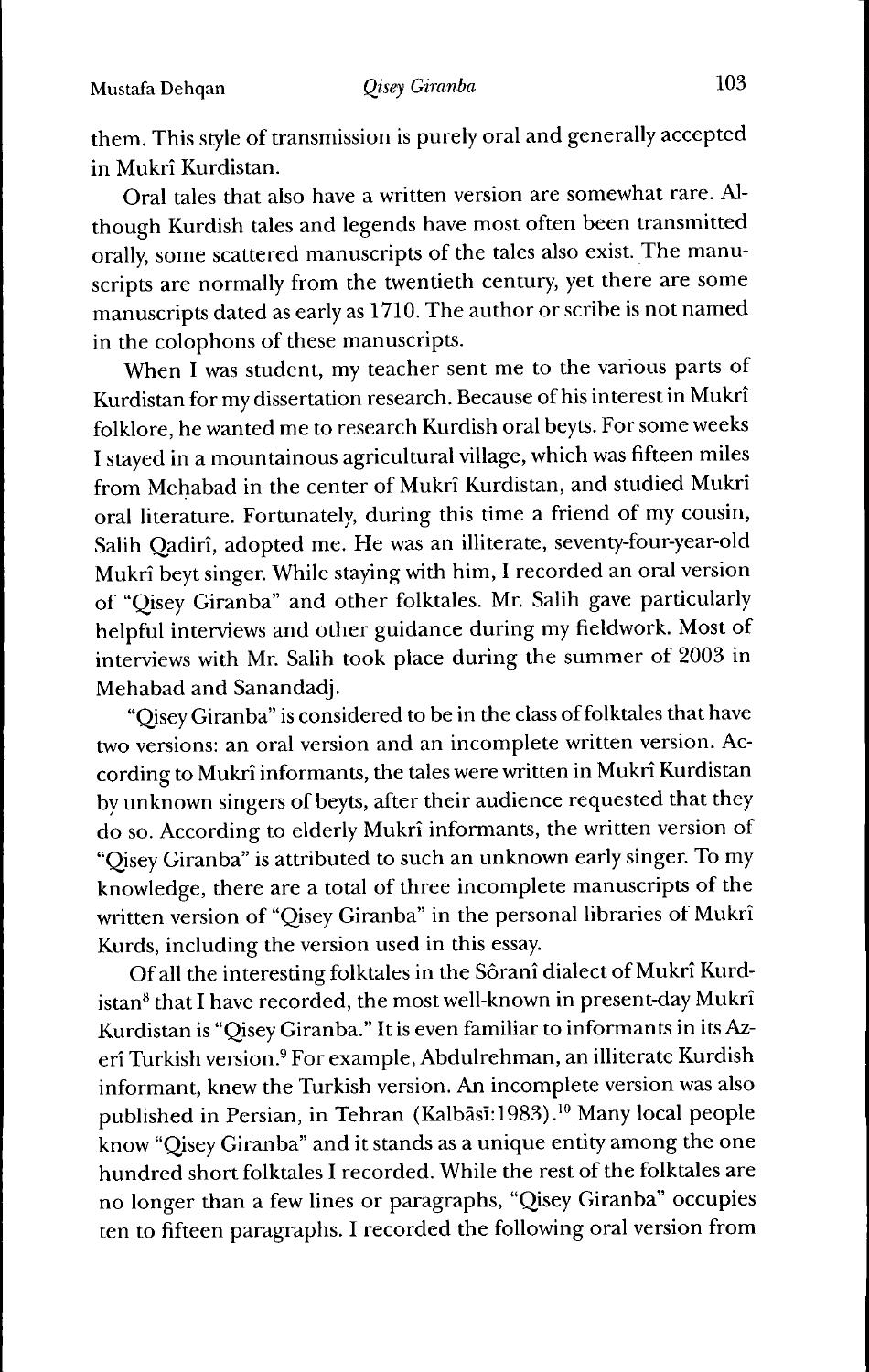Salih Qadirî's acount without any alteration.<sup>11</sup> In this tale the narrator uses the third person to report an old man's advice, although different versions of "Qisey Giranba" feature different characters.

For the Sôranî transcription of the folktale I use the Hawar system of Kurdish,<sup>12</sup> which represents the Mukrî dialect of Mehabad (Sablax) in which the folktale is narrated. I have tried to remain faithful to the performance by preserving Mr. Salih's pronunciation. The translation is presented in a simple English style that remains as close as possible to the Mukrî Sôranî words.

"Qisey Giranba"

- 1. Carêkî sê pyawî Kurd bô kasbî deçne wulatêkî dûr. Çen salyan pê deçêw, her yek le wan sî direman we dest dexen û geranewe *hô* wulatî xôyan.
- 2. Zistan debê. Çewê rêyan de cêyêkî dekewê we le malêkî mîwan debin. Zôr mandû debin. Dûyan xewyan lê kewt û yekyan herçî hewlîda leber xem û narahetyan xewî lê nekewt. Hestaw çû kin saheb-maleke ke le tenî§t 'awirgêkî danî§t bû.
- 3. Zôr dadenî§êw hîçyan qisan naken. 'Ew car mîwaneke be sahebmalekey ke kabrayekî zôr pîr bû dejê: "MamelBôçî qisan nakey?" 'Ewî§ dejê: "kesî Mamî! 'Emin qisey be pûjî dekem." Dejê: "qisey be çendî?" Dejê: "be de pûjan." Temah kabray hejdegrêw. De pûjan deda be kabray pîrew dejê: "qisem bô bike."
- 4. 'Ewî§ dejê: "kesî Mamî! Dinyaye ke zistan bû, befir le 'erzî da bû, rêt kewte cêyêkî we §ewê lewê mayewe, sibheynê ke hestay, dîtit xôçe hewrîç be 'asmanêwe nîye bejam kizebayekî de, 'eger derî§yan kirdî mebada derê kewî! 'Ewende rawesta heta kizebayekey dexa."<sup>13</sup> 'Ewey kut û bê deng bû.
- 5. Kabra kutî: "Mame! Bôçî qisan nakey?" 'Ewî§ cwabî da we kutî: "kesî Mamî! 'Emin qisan be pûjî dekem. De diremim deye ta qiset bô bikem." Dîsaneke temah kabray girt û de pûjî dîkey da be pyawe pîrekey.
- 6. Kabray pîr diremekanî wergirt û kut: "kesî Mamî! Ta qiseyan le nepirsîwî le xô ra<sup>14</sup> helmedeye." 'Ewey kut û bê deng bû. Kabra kutî: "Mame pîre! Dîsan qisan bike." 'Ewî§ cwabî da we kutî: "kesî Mamî! 'Emin hîç qiseyêkî bê pûj nakem. Pûjim deye ta qiset bô bikem." Kabra kutî: "nîme." Kabray pîr cwabî dawe kutî: "'eger waye<sup>15</sup> hesta! birô! binû!."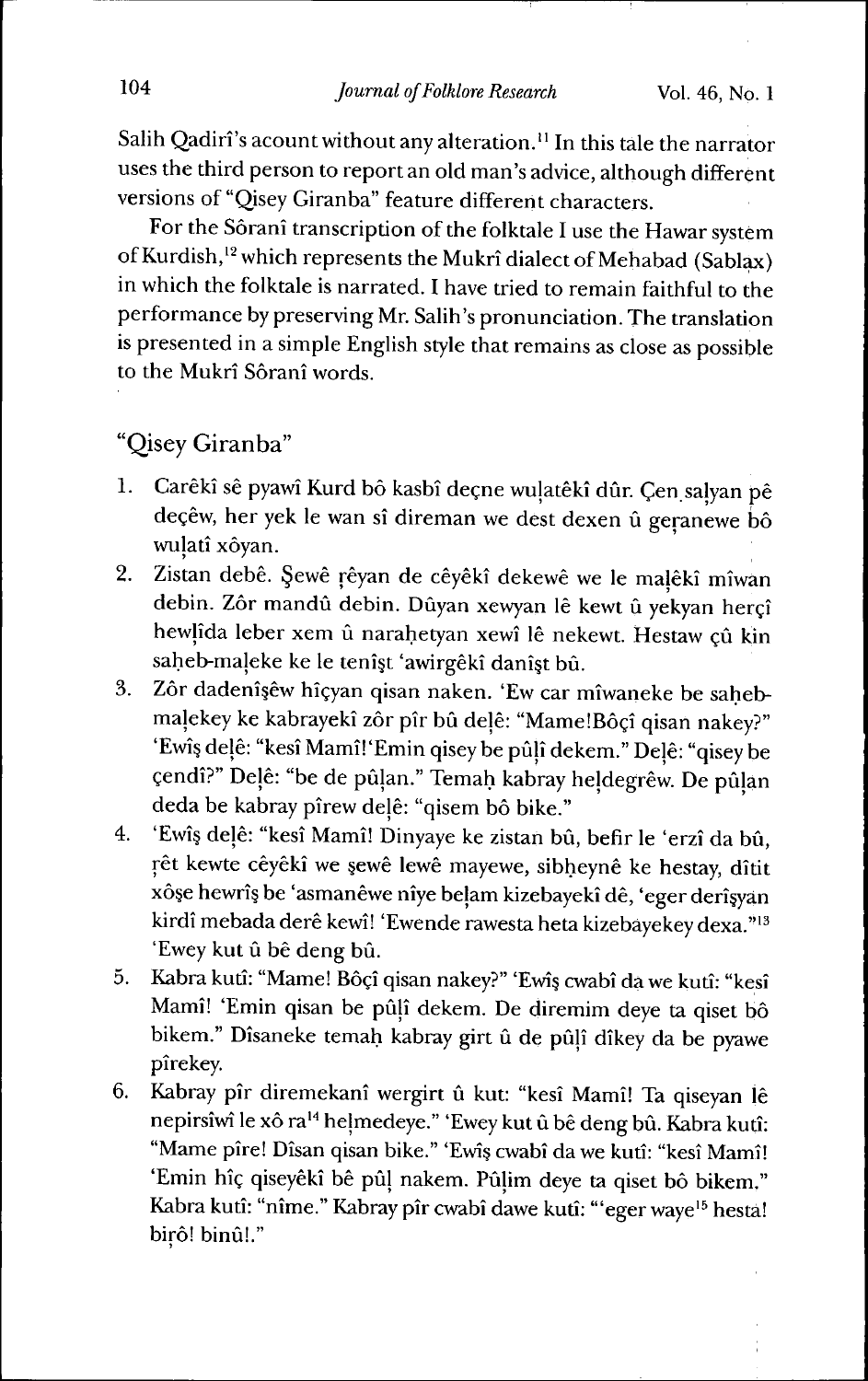- 7. Kabra hestaw *ç\x* ser cêgakey û ley nûst. Beyanî"' dégel hawrêkanî hestaw çûne derê. Dîtyan befir de 'erzî dayew bestûyetî, hewrêkî§ be dyarewe nîye belam kizebayekî de.
- 8. Kabra be hawêkanî kut: "'Emin nayem, 'engô§ merôn!" Hawrêkanî kutyan: "ba birôyn! Rôj lewey xô§tir nabê." Kabra fikrêkî kird û kutî: "'emin 'ew qiseyem be de pûlan kirîwe, dégel 'engô nayem. 'Engô§ ke derôn meylî xôtane; 'emin nayem!"
- 9. 'Ewan rôy§tin. Pyaweke hate kinîw kutî: "kurim bôçî nerôyçtî?" 'Ewî§ kutî: Mame! Leber 'ew qiseyey ke tô be de pûlanit be min firô§t."
- 10. Zôrî pê neçû, hewrêkî hênaw befir daydaye. Pyaweke hew §ew û hew rôjan lewê mawew. Rêgay lê gîra.
- 11. Rôjî heçtum hewaxôçî kird. 'Ewî§ rôyçt. Hênde nerôyçt, dîtî hawrêkanî le serma req helatûn û mirdûn. 'Ewanî be xak 'espard û pûley ke pêyan bû le gîrfanî derênan û kutî: "wa cake bô mindalekanyan bermewe."
- 12. Şewî be ser da<sup>17</sup> hat. Rêy de karwanserayêkî kewt. Lewê mawe. Le nîwe §ewê da hestû-xustû hat û hawarêk peyda bû. Dîtî çen neferêk hatn û heryêkî kôlebarêkî qursyan pê bû. Karwanseraçêke desbe-cê hestaw û rôryçt. Qefezeyêk ke le sûçî karwanserakey bû kirdîewe we 'ewanî§ be kôlebarewe çûne nêw qefezekeyewe. Lepaçan karwanseraçêke qefezekey daxist û hate we ser cêgakey xôy û lêy nûst.
- 13. Beyanî kabra çen swarêkî le dûrewe dî ke be 'eslehewe rûyan de karwanserakey kirdûwe we karwanserakeyan de mihasere na. Yêkêk le wan hate jûrêw be karwanseraçîyekey kut: "çen neferêk dwênê- §ewê xezêney paçayan dizîwe. §wênî pêy wanman ta 'ère helgirtûwe. 'El'an kê hatûte 'ère?" Karwanseraçêke kutî: "hîç nebûwe we hîç kes nehatûte'êre." Swarekan zôr geran û hîçyan nedîtewe.
- 14. Lepa§an çawyan be kabray kewt û lewyan pirsî: "'etô dwênê-§ewê çit dîw çit nedî?" 'Ewî§ herçî ke dît bûy bô wanî gêrawe. 'Ewanî§ rôyçtn û qefezekeyan kirdewew kôlebarekan û zôr §itî dîke§ ke 'îdizêtî bûn deryan hêna.
- 15. Destî dizekan û karwanseraçîyeke bestn û dégel kabray hemûyan birdne kin pa§ay. 'Ewey bibû bô pa§ayan gêrawe. Paçaç 'ewanî le zindanê kird û pûlêkî zôrî da be kabray û 'ewî§î 'azad kird.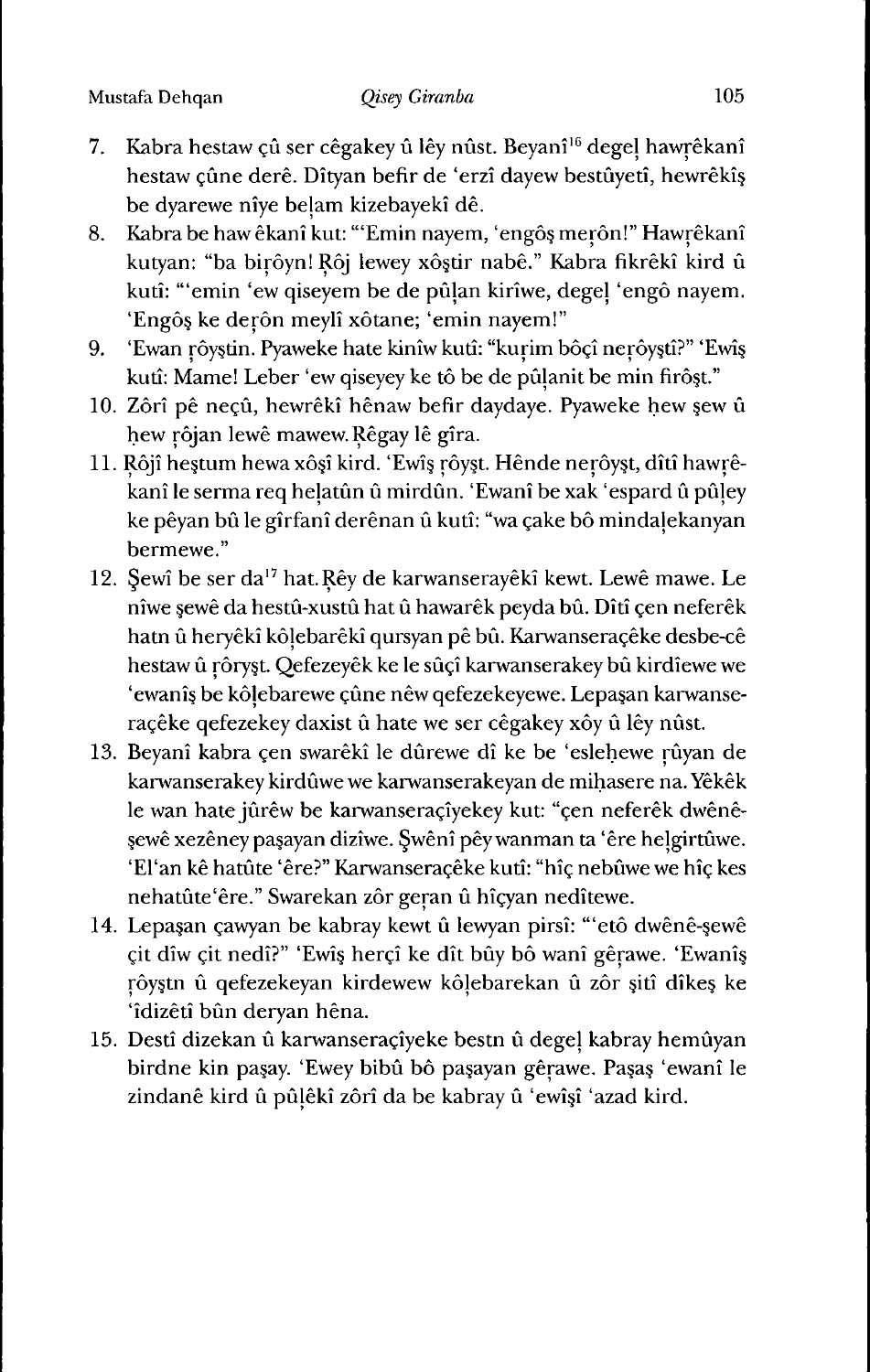# "The Valuable Remark"

- 1. At some time [in the past], three Kurdish men went into business in a far away land. After some years, each of them obtained thirty drachmas'\* and started back to their own land.
- 2. It became winter. One night they arrived somewhere and stayed at a home as guests. They got tired [from the long walk]. Two of them fell asleep but one of them, because of sorrow and grief, could not get to sleep no matter what he tried. He got up [and] went to sit near the owner of house who was sitting by the side of oven.
- 3. They sat [on the floor] a long time, neither of them speaking [about anything]. Then, the guest said to the owner of house, who was a very old man: "Uncle!<sup>19</sup> Why do you not speak?" He says: "Uncle dear! I speak for money." [The man] said: "How much does a remark cost?" [The old man] said: "Ten drachmas." The traveler was motivated by avarice. [He] gave ten drachmas to the old man [and] said: "Talk to me."
- -4. The old man said: "Uncle dear, when it is winter, [when] there is snow on the ground, [when] your travels take you somewhere and you stay the night there, when you wake in the morning and see that there is not a cloud in the sky but a cold breeze is blowing, [even] if they [wanted to] dismiss you, be careful that you do not go out! Stay until the cold breeze stops." The old man said this and then kept silent.
- 5. The guest said "Uncle! Why you do not speak?" He answered [and] said "Uncle dear! I speak for money. Give me ten drachmas so that I will speak to you." The man was motivated by avarice again and gave another ten drachmas to the old man.
- 6. The old man obtained the drachmas and said "Uncle dear! Do not answer automatically unless you are questioned." He said this and kept silent. The guest said: "Old uncle! Talk [to me] again." The old man answered and said "Uncle dear! I do not say any remark without money. Give me money and then I will speak to you." The guest said: "I do not have [money]." The old man answered [and] said: "If it is so, get up! Go! Sleep!"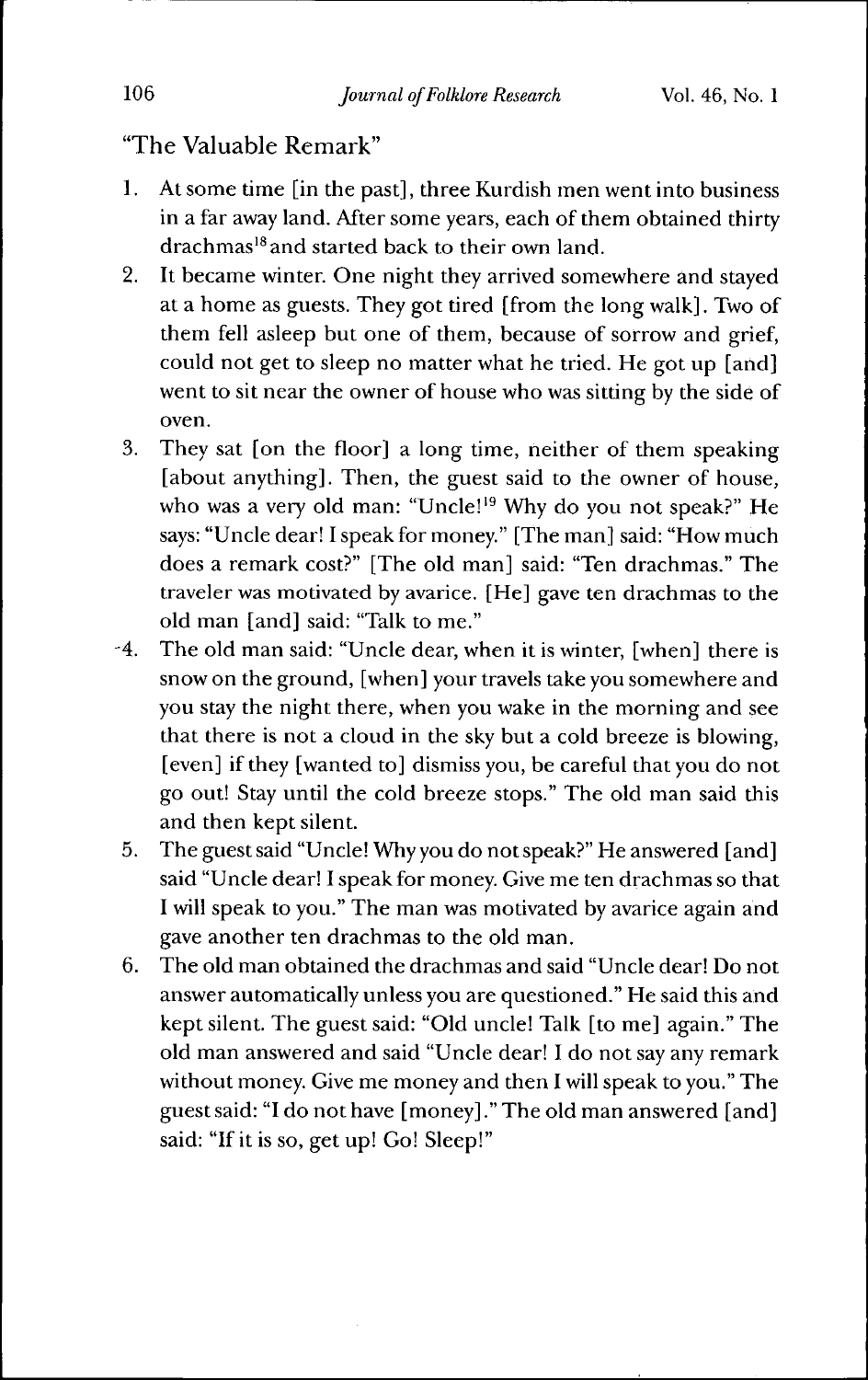- 7. The guest got up [and] went to his bed and slept. He woke with his companions in the morning [and] went outside. They saw [that] there was snow on the ground [and] it has frozen; there was not a cloud [in the sky] but a cold breeze was blowing.
- 8. The man said to his companions "I will not go, you should not go either!" His companions said "Let us go! There will not be a better day than this." The man thought [a moment] and said "I have bought that remark [by paying] ten drachmas, [so] I will not come with you. [If] you [want to] go, it is up to you; I will not go!"
- 9. They went. The [old] man came near [him] and said "My son, why did not you go?" He replied "O uncle! [I did not go] because of that remark which you sold to me for ten drachmas."
- 10. It was not long [before] clouds appeared [and] it snowed. The man stayed seven days and seven nights there. The way was closed to him.
- 11. The weather turned fine [on the] eighth day. He went then. He did not go very far [before] he saw his companions who had frozen to death. He buried them, brought out their money, and said "It is good that I am able to take this for their children."
- 12. It was night. He found his way to a caravanserai. $20$  He stayed there. There was noise and shouting at midnight. He saw some persons come [to the caravanserai] each of them with a heavy knapsack. The caravanserai-keeper immediately got up and left. He left the [doors to the] shelves that were in the corner of the caravanserai open and the persons went into them with their knapsacks. Then, the caravanserai-keeper returned, closed the shelves, returned to his bed and slept.
- 13. In the morning the man saw some armed horsemen in the distance who moved towards the caravanserai and [finally] blockaded it. One of them came [into the caravanserai] and said to caravanseraikeeper: "Some persons have stolen the king's treasury last night. We followed their footprints here. Now who has come here?" The caravanserai-keeper said "Nothing and no one has come here." The horsemen searched and saw nothing.
- 14. Then, they eyed the guest and asked him "What did you see and what did you not see last night?" He told them whatever he had seen. They went, opened the shelves, [and] brought out the knapsacks and a large number of other stolen goods.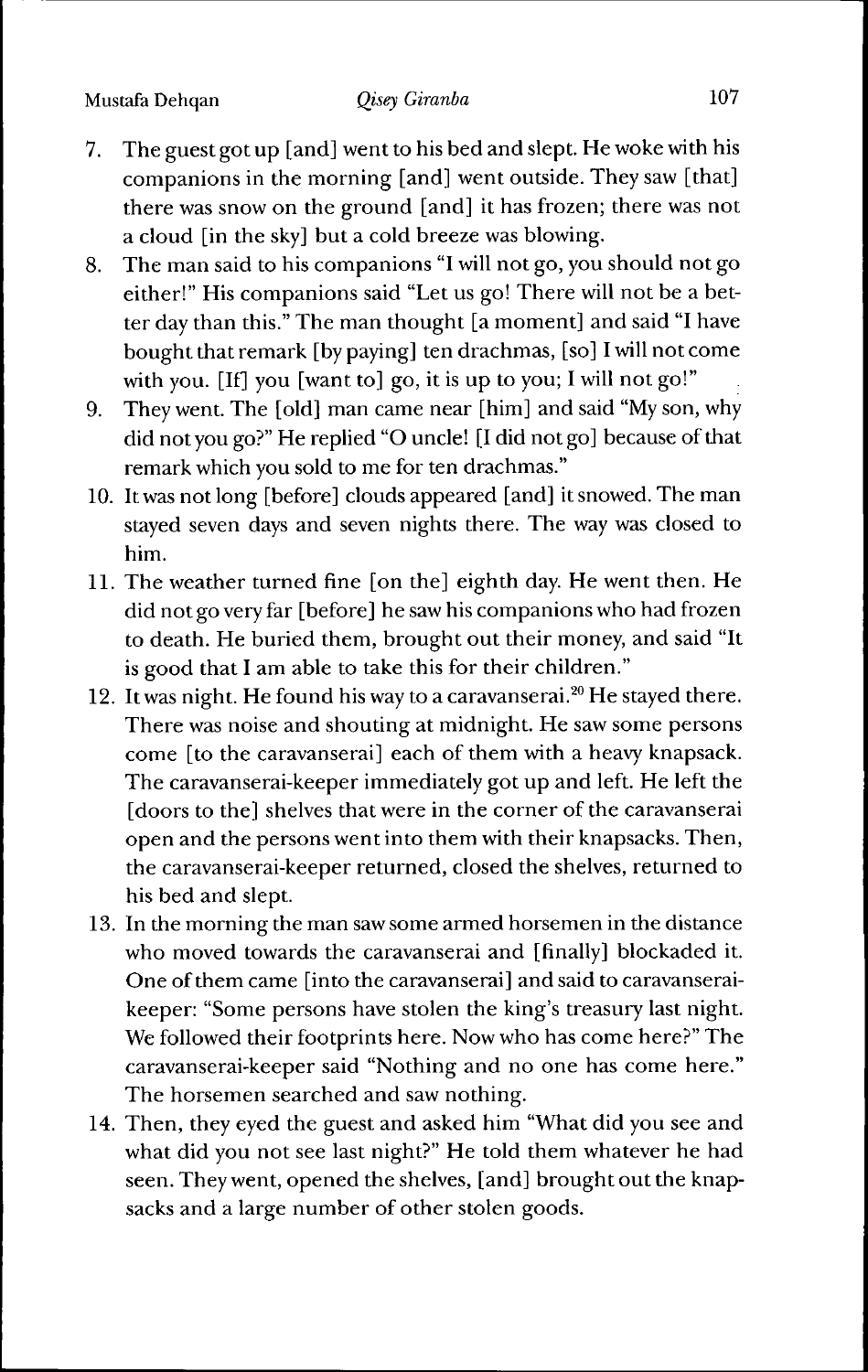15. They tied the hands of thieves and caravanserai-keeper [together] and carried all of them, including the guest, to the king. They told [the story] to the king as it had [actually] happened. [Then], the king imprisoned the caravanserai-keeper and thieves but gave a large reward and released him [from captivity].

### *Karadj, Iran*

### Notes

1. This research was funded by the Iran National Science Foundation. For the history of these tribes, see Sharaf Khān's description (1860-62: I, 280).

2. There is no complete work about the geography and cultural features of Mukrî Kurdistan. The best works known to me are by Moritz Wagner (1852:100-02), Baron Ernouf (1880:287-94), Eugène Aubin (1908:76-102), and Haibîb Allah Täbäni (1966). Vladimir Minorsky's work provides a useful historical perspective (1975).

3. Amir Hassanpour's useful article describes the subject matter of several beyts (1990:11-12). The episode of the siege of Dumdum Qal'a, located south of Urmîya on the River Qâsimlû, also became a favorite theme of later Mukrî heroic *beyts* (Turkumân 1955:ii, 791-801; Blau 1858).

4. For more information about the life and the works of northern and southern Kurdish writers, see, respectively, Alexandre Auguste Jaba (1860:12-14) and Muhammad 'Ali Sultânî (2000).

5. For a discussion of central Kurdish writers see Siddîq Bôrekeî (1991) and Muhammad Samadî (2005:636-50).

6. For details on Mukrî Kurds, see Oskar Mann's *Die Mundart der Mukri-Kurden* (1906). Although it is an important classic work on the Mukrî community, in my opinion it omits some important information and contains some misinterpretations.

7. Some excellent works by local scholars of Sôranî oral literature in Mukrî Kurdistan are available, including several publications by Fetahî Qazî (1956, 1969, 1972, 2005) and those by Muhammad and Hasan Qadī (1969), and Hemîd Hiseynî (1976).

8. The best broad introductions to the Sôranî dialect of Mukrî Kurdistan are *Kurdskiy Dialekt Mukri* (Eyyubi and Smirnova 1968), *Fonetika Kurdskogo Yazika: Dialekt Mukri* (Smirnova and Eyyubi 1985), and Alessandro Coletti's comparative dictionary *Grammatica e dizionario delà lingua curda* (1984-85). For two other useful discussions of Mukrî prefixes and suffixes, see 'Abdulhamid Husaynî's publications (1970, 1971).

9. For valuable overviews of Kurdish engagement with Turkish literature in Mukrî Kurdistan, see publications by Husayn Ahmadī (1949) and Tahir Pîr Haçimî (1979).

10. For a discussion of the version of "Qisey Giranba" publisbed in Persian, see *Qüyish-iKurdi-yiMahâbâdhy* Irán Kalbâsî (1983:97-103). '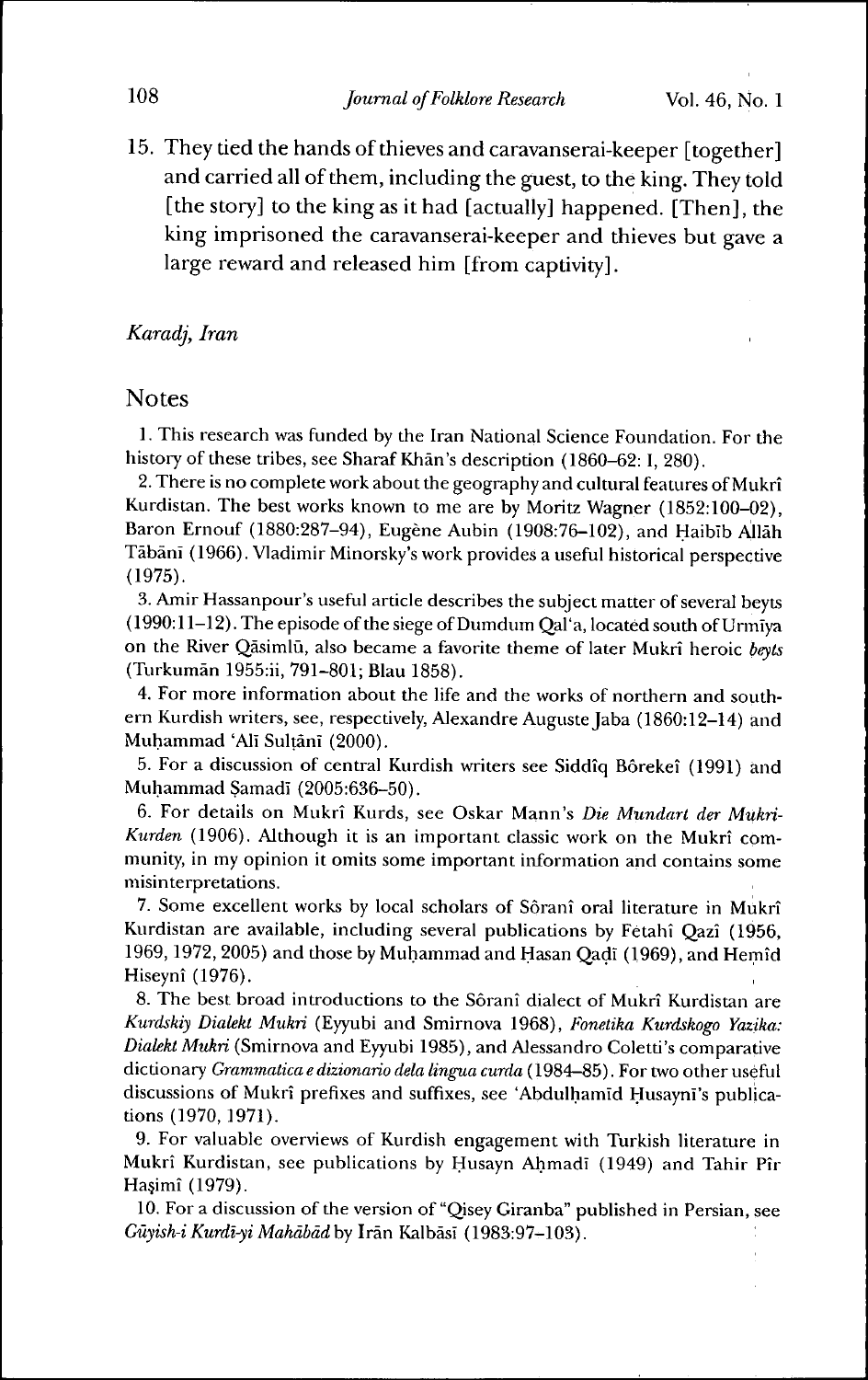11.1 recorded the folktale by audio recorder.

12. Full details of the Hawar system are given in Bedir Khan and Lescot's *Grammaire kurde (dialecte kurmandji)* (1970).

13. The use of *dexa* is puzzling. The word probably refers to something related to the infinitive *xistin* (to throw). Instead of dexa it is possible to read dexe, but this meaning would be less rich.

14. Le *xô ra* or *le xô ewe* (automatically) is a popular Mukrî idiom that must be learnt as a whole unit, although the formation includes preposition and postposition: le- and -ra. This idiom also *menns falsely* or *lie,* as can be seen from the entry quoted in (Hejar 1997:769).

15. The term *waye* (it is so) is not clear and I cannot interpret it. The same phrase may occur in the other versions of "Qisey Giranba," but the formation in those cases is not clear.

16. Instead *oí beyanî (morning)* in the present text, the other versions have here *sibheynê* (morning). Beyanî or beyan are fairly uncommon terms in Mukrî Kurdistan, which have a second meaning, of tomorrow (Hejar 1997:87).

17. For the different meanings of *da,* which is used extensively in Sôranî Kurdistan and in the Mukrî dialect, see Tawfiq Wahby and Cecil John Edmonds's *A Kurdish-Fnglish Dictionary* ( 1966:30-31 ).

18. Direm (drachma) may mean almost the same thing as its synonym  $p\hat{u}l$  (money) in this text (paragraphs 3, 5, 6, 8, 9, 11, and 15). Therefore, drachma may be understood as a unit of money, rather than as the historical Greek drachma.

19. The Mukrî storytellers use the honorific uncle, especially before a first nanie, to address or refer to a wise man in folktales. In this context the word uncle is best understood as one who helps, although in this case the term is not preceded by a personal name.

20. Garavanserai is originally a Persian word that means an inn surrounding a court in eastern countries where caravans rest at night.

## References Cited

Ahmadī, Husayn

1949 *Dästän-hä-yi Mahallt-yi Adharbäyjän.* Tabriz: Ghap-i Ahmad!.

Aubin, Eugène

1908 *La Perse d'aujourd'hui-Iran, Mésopotamie.* Paris: Librairie Armand Golin. Bedir Khan, Geladet Ali, and Roger Lescot

1970 *Grammaire kurde (dialecte kurmandji).* Paris: Adrien Maisonneuve.

Blau, Otto

1858 "Die Stämme des nordöstlichen Kurdistan." *Zeitschrift der Deutschen Morgenländischen Gesellschaft* 12:584-98.

Bôrekeî, Siddîq

1991 *Mêjûy Wêjey Kûrdî.* Bane: Serban.

Goletti, Alessandro

1984—85 *GramTnatica e dizionario delà lingua curda,* II/1-2. Rome: Lectures.

Ernouf, Baron

1880 *Le Caucase, la Perse et la Turquie d'Asie d'après la relation de M. le Baron de Thielmann.* Paris: E. Pion.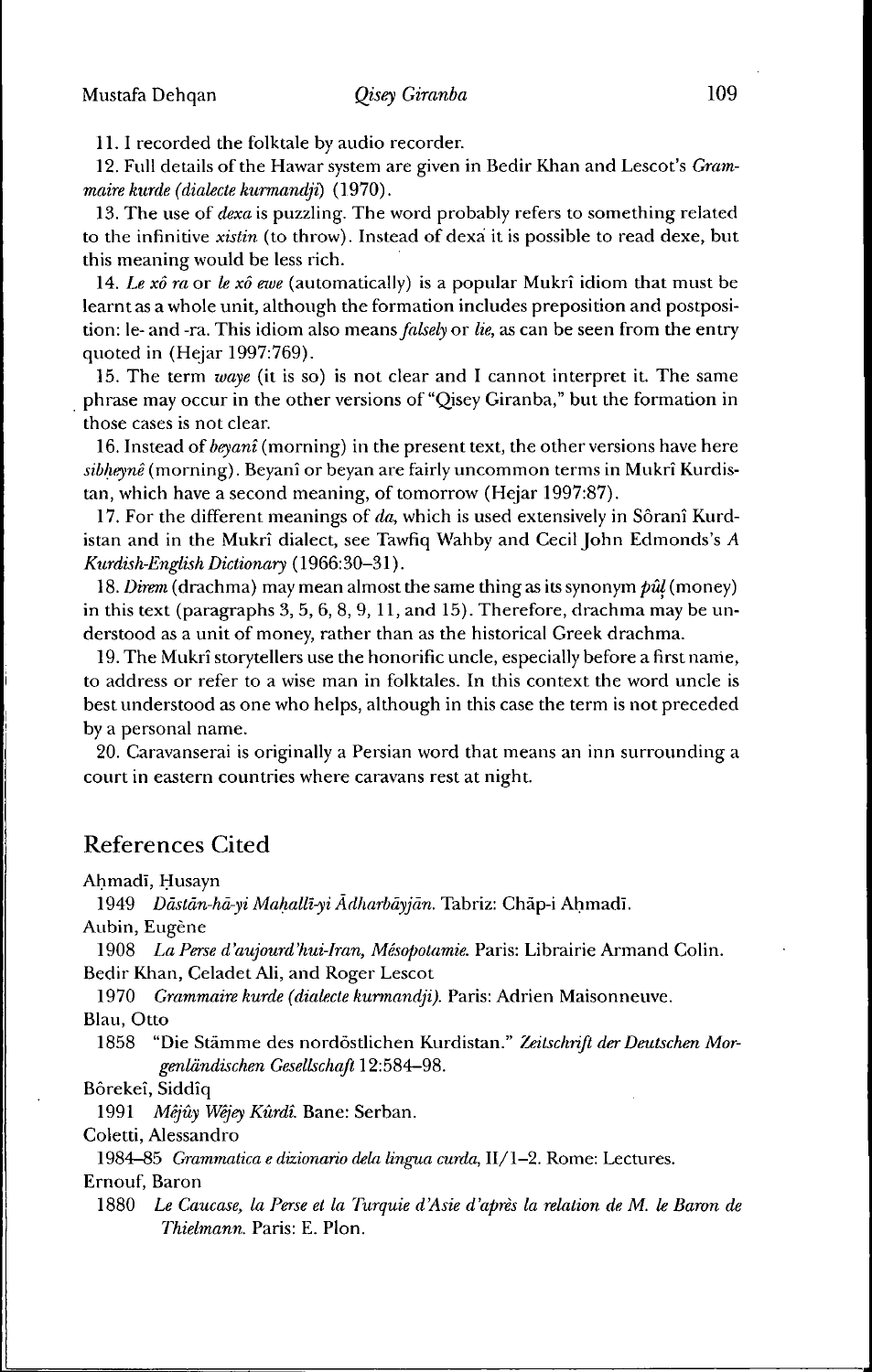1968 Knobt is Dialikt Matrix Lettingtonli Nauka. Fetaln Qazi, Qadu 1956. Marcama yi Kundi yi Sa'ul wa Ma Sayf al Din Bayg. Tabriz. Tabriz University Press. Mantana seKandesi Neur Mahmad sea Martingan, Tabitzi Tabitzi Tuwersity  $1969 -$ Press. 1972 - *Manzanoa yi Kandi yi Shaykh Falmo ang Khatani Ash,* Tabriz, Tabriz University Press. 2005 Manguna y Kundryr Lavica Khazal, Isbriz, Tabriz University Press, Hassamour, Anin 1990. "Bayt," In Lacyclopaedia builton IV, ed. Flisan Yarshater, London and New York: Mazda Publishers. Hejar (Seretkendr). Abdylia hinan 1997 - Henberg Baron, Trajhang (Kirab Farso, Telusan Surush) Hisecul, Fremul 1976. Loking Shmazlel: Palitari University Press; E. Husayni, 'Abdulbanud 1970. "Pishwanda Af'al dar Guyisha Mukriyan." Nashriya ve Danishkada yi Solutaryit a.a. Chair chosen yr Tabor, 22:398-119. 1971 - "Paswand dar Griyisha Mukriyan." Nashriya yi *Damshkola yi Mateyat wa* 2 Inner Insances Labor, 23(210-29) Jaba, Alexandre Auguste 1860. Recard de realisant de units bounder St Petersburg, Eggers Kalbasi, Iran 1983 Guyish (Kuidey) Mahalaid, Jehran Pazhubishgaha (Uhini Chisani, Main, Oskar 1906 Dy Mundart der MidsreKunden, Berlin, G. Retiner, Minorsky, Vladumi 1975. "Mongol Place Names in Mitkii Kurdistan," Bullelin of the School of Ournital and Alman Studen [965-8] Po Hasmo, Lahn 1979 "Anka Soziac Mescller," Varley 8 19-21 Qadi, Mubanmual, and Hasan Qadi 1969. "Sakhan Chand Darbarasi Manzumeyi Kurdi yi Laswa Khazal." Jahooy Nata: 24:26-36. Samadi, Muhammad 2005. "Muza Sahma Mukri," Paghuhish ha yi Immohinasi Doced, Itaq Atshat et al. Teluan Muqulati Alshar Sharaf Khan Bidhsi, Shams at Din 4860-62 Schort Vinole on Listone 35 Countes 4-41, ed. V. VeluminofeZernot. St.Petersbarg, Commissionnaties de l'Academie Imperiade des Sciences. Smirnova, L. V., and K. R. Evyubi

1985 - Fourtho Kurdshigo Yrgha: Dioblit Multiv, Leningrad: Nauka.

Evodá, K. R., and I. A. Smirbova.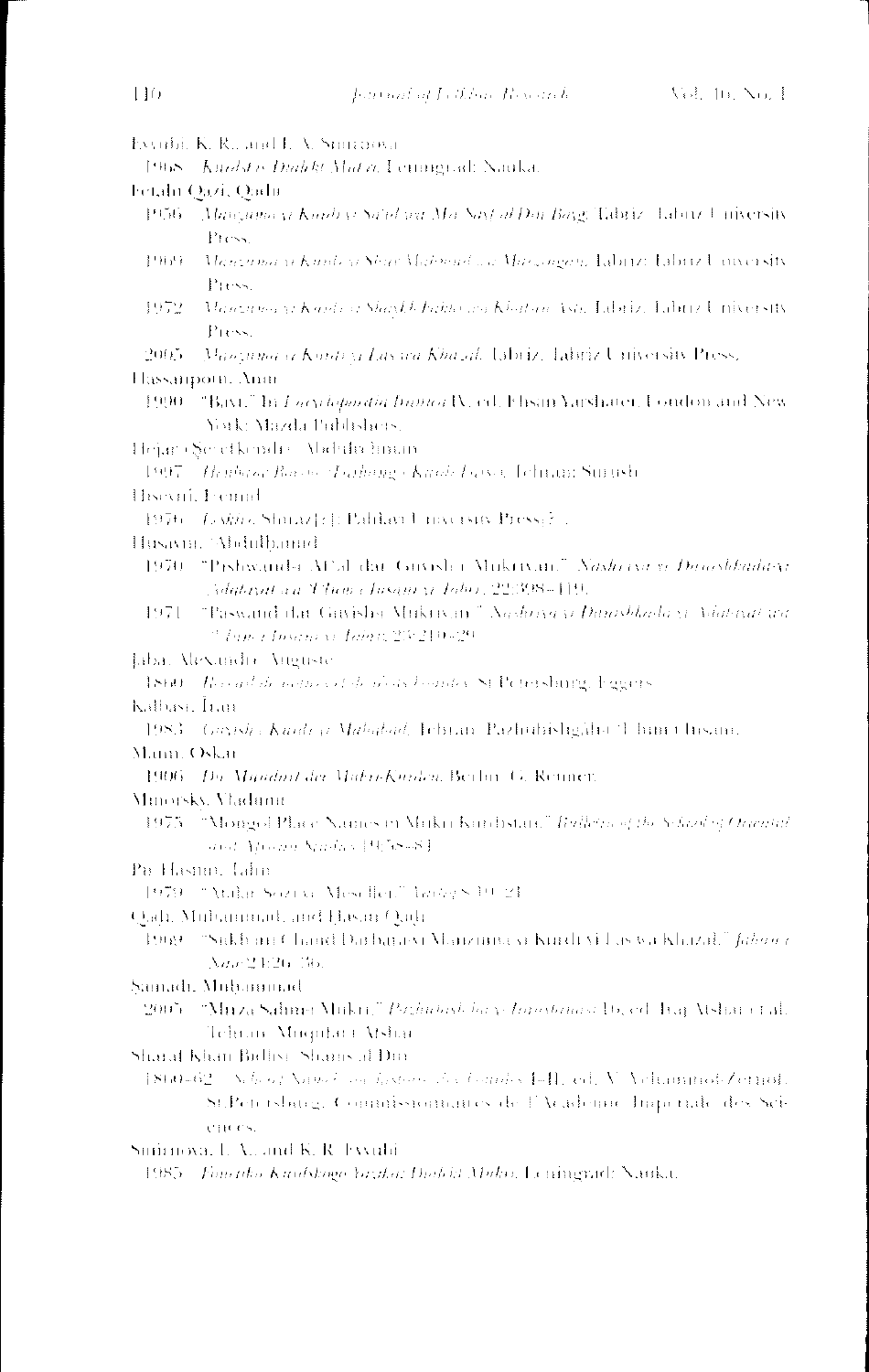Sultani, Muhammad / Mr

- 2000. Hadrocy Sultany, Alexis and Wartz Shamma Barrastay Kind and Kindi summers Associated an Abdie Invitition by Abdie, Johann Suha,
- Laboni, Habib Allah.
- 1966 Barnası yı Usa'ı Tabr'ı, İqtisade va İnsanı ye Kanlıstan, Ninumas'i Kurdistand Muku, JehranE': Nimruz.

Turkiumin, Iskaidar Bayg Munshi

- 1955. *Inciklet Womeners*: "Observed, Ing Alshar, Jehran: Khawu Publication. Wagner, Moraz.
- 1852 Representi Prison and and Louis brain Kumber, Leapzain in
- Waliby, Taylor, and Cecil John Filmonds

1966 A Kindsh English Dictionary, Oxford, Clarendon Press.

MUSTAFA DEHQAN is an independent scholar in Iranian Kurdistan. He earned his bachelor's degree in history and his M.A. in historical linguistics from the University of Telman. He is the author of numerous journal articles and conference papers, mustafadehgan@vahoo.com/